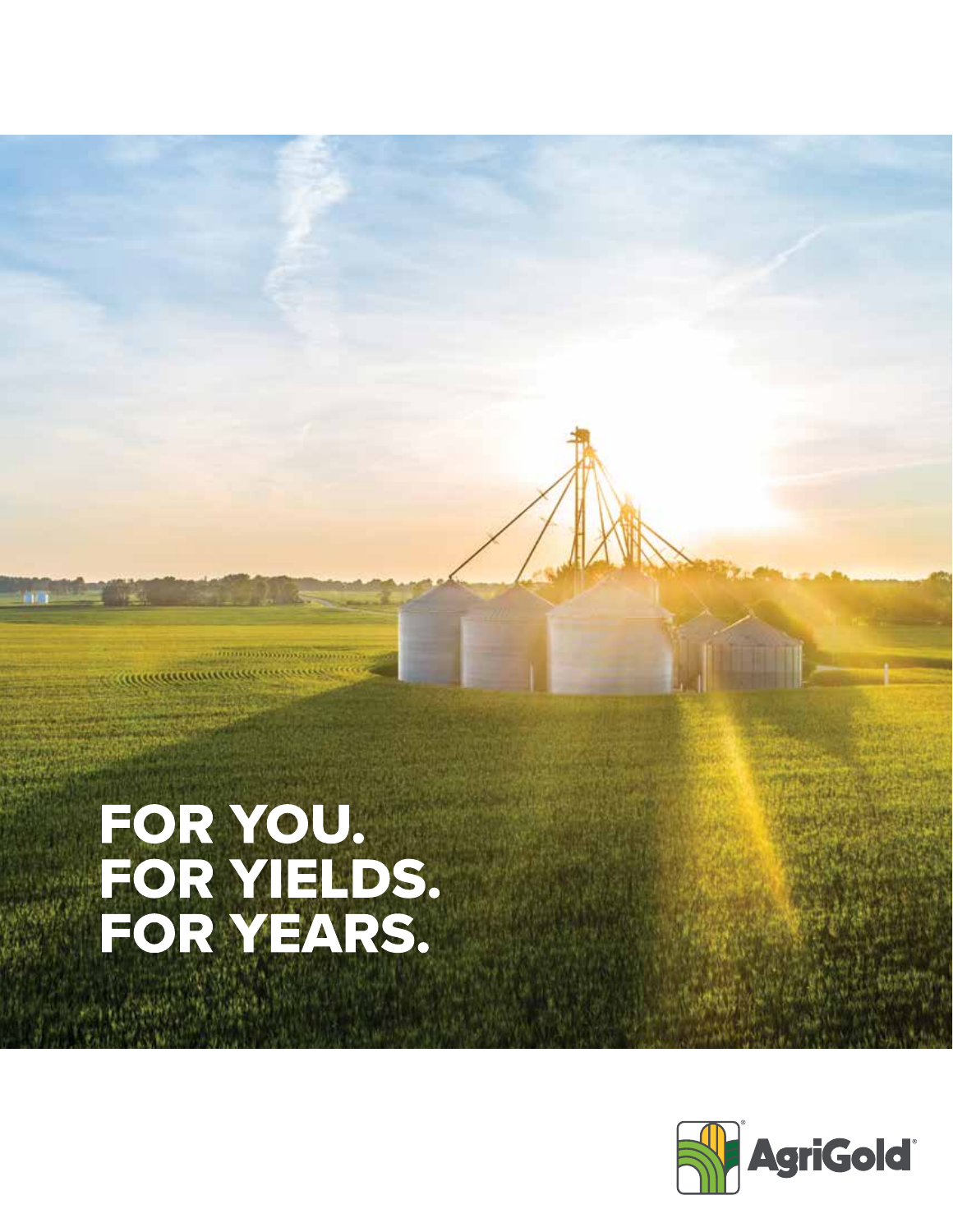## Let's Talk Seed<sup>®</sup>

Founded on a single acre of corn in southern Illinois, **AgriGold has produced seed corn backed by proven results and trusted advice for over 85 years.** 

We are proud to have expanded that commitment to include soybean varieties in our genetic portfolio while continuing to provide the unmatched agronomic knowledge our customers expect.





YEARS

**Let's Talk Seed**

Clarence Akin **Founder of AgriGold**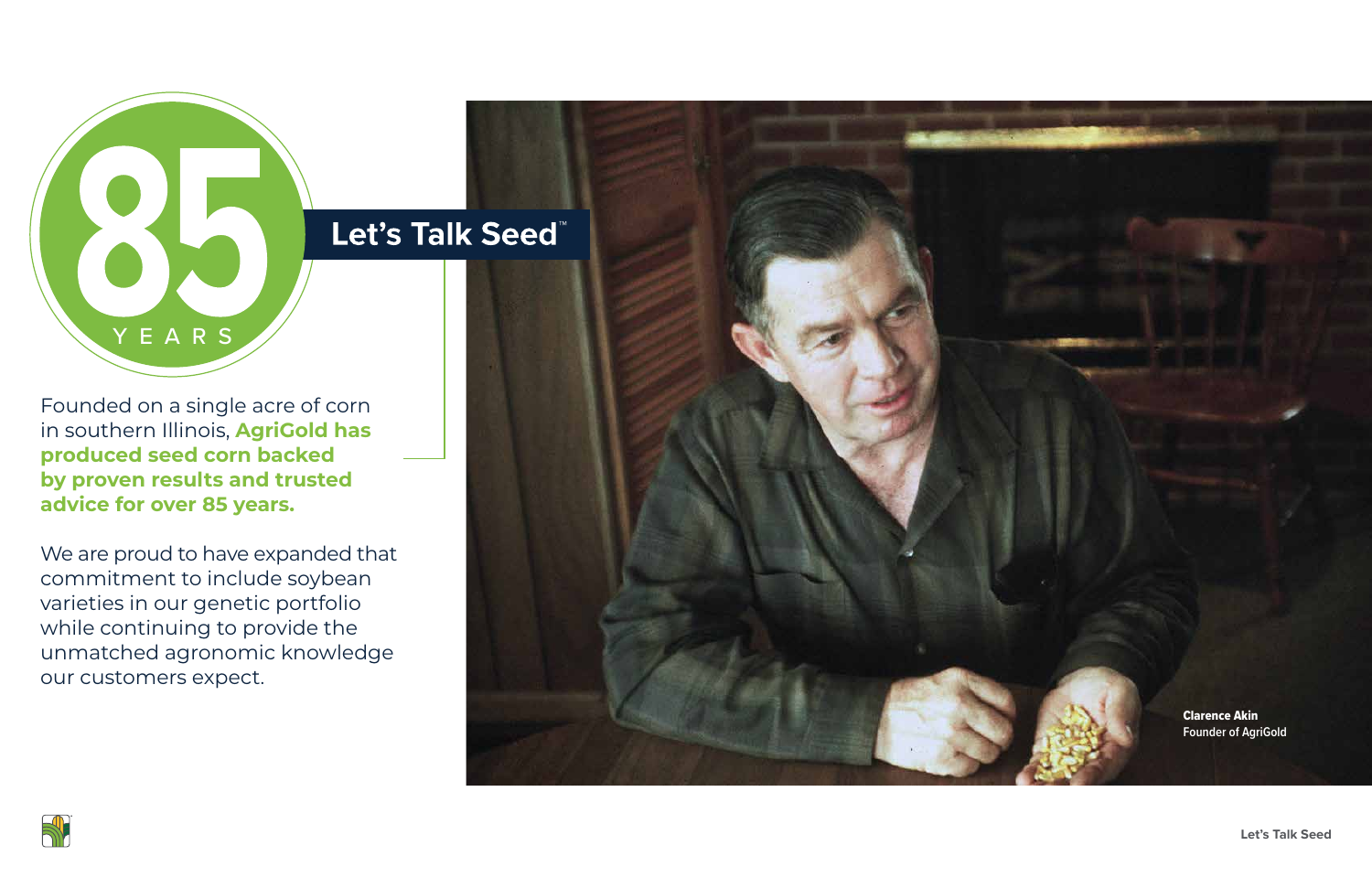

**1 of 4** Companies developing new inbreds & proprietary germplasms

**PCR** Products are locally tested through a Pre-Commercial Research (PCR) Program

and on-farm trials







## **TRUSTED ADVICE FOR MORE THAN 85 YEARS**

**Let's Talk Seed**

"Our AgriGold agronomist and district sales manager have enabled us to have success that in the past we only dreamed of. AgriGold genetics have given us consistent, exceptional results year after year."

**Jonathan Borges, Marshall, MO** 



"AgriGold's independence is important. It allows access to a pool of genetics from various places and the ability to bring those new proprietary genetics right to our farm. That's important to our success and profitability."

**Jason Reichenbach, Greenfield, IN** 



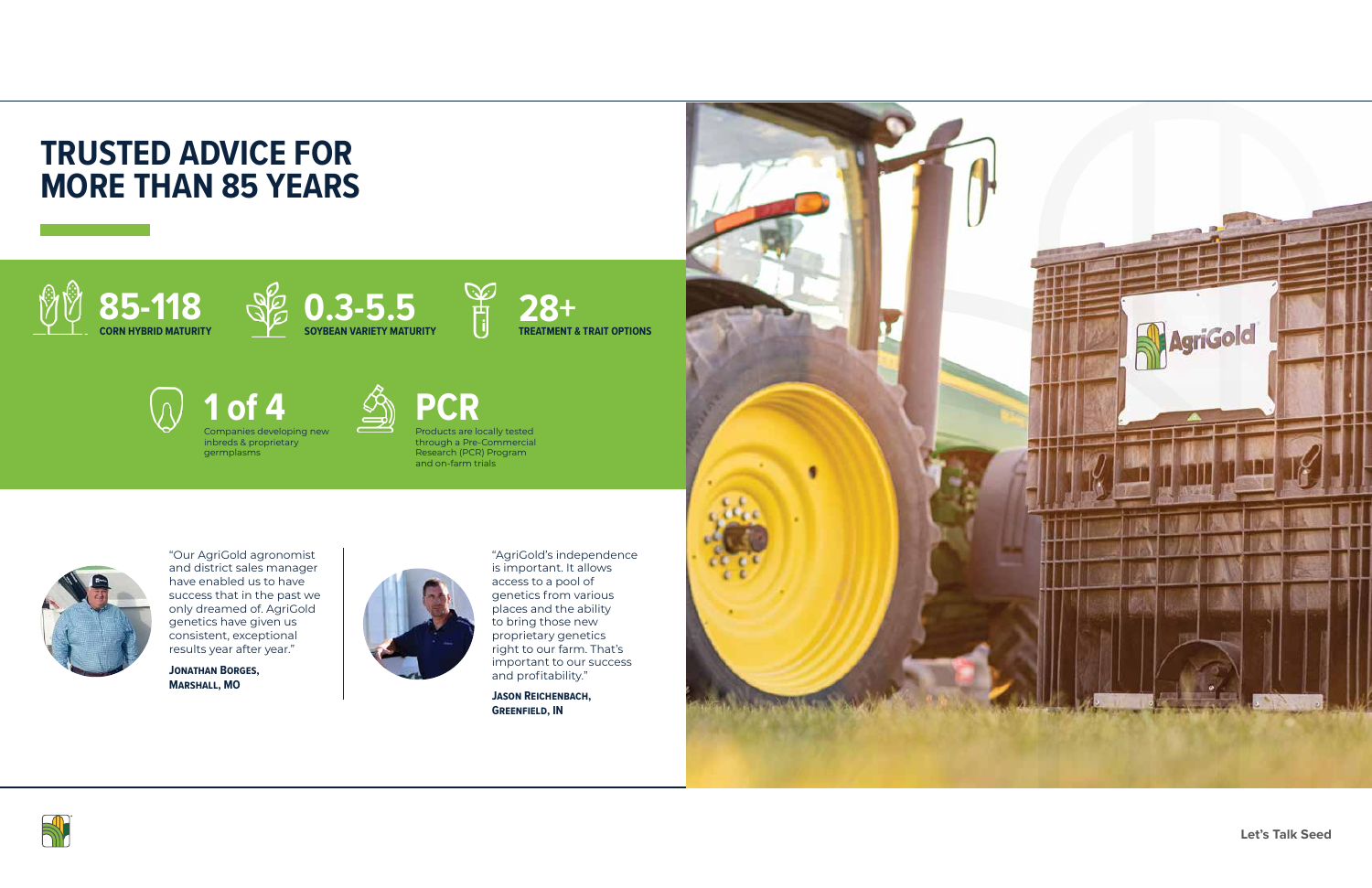

# **AGRIGOLD**  *POWERED BY AGRELIANT GENETICS*

Global seed leaders KWS & Groupe Limagrain established AgReliant Genetics on July 1, 2000, providing over 200 years of seed experience and proven global germplasm. From this solid foundation to its legacy brands that have been in the seed business in the U.S. for 85+ years, AgReliant has grown to be the third largest seed corn company in the U.S., a top five North American agriculture research program and one of the fastest growing independent seed companies in the market.

**Limagrain** 

**Let's Talk Seed**

**1,500 FARMER COOPERATIVE**

**KWS** 





TO **160**<br>YEARS OF EXPERIENCE COUNTRIES TYPES OF SEED **YEARS OF EXPERIENCE** 

**300+ 110 NEW VARIETIES A YEAR**

**DEVELOPED**

**WORLDWIDE RESEARCH STATIONS**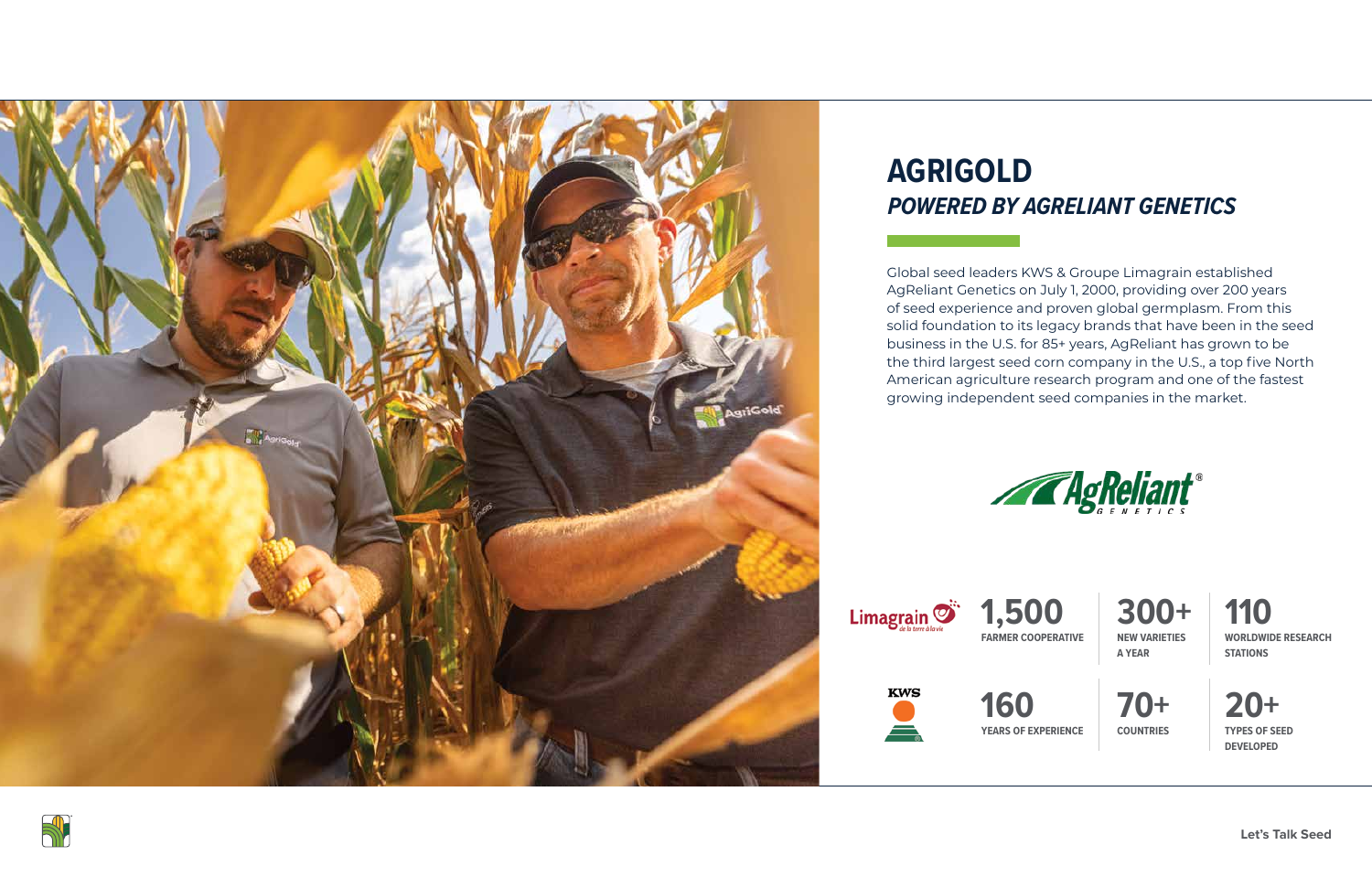## **GLOBAL RESEARCH AND GENETICS**

## **LOCAL RESEARCH AND RESULTS**

Genetic research and hybrid development are at the core of AgriGold's success. As a division of AgReliant Genetics, AgriGold has access to unique genetics and a global research and testing network; AgReliant Genetics' corn breeders develop and pair our very best inbreds to handle nearly any condition you might face.

> **Dr. Peter Lynch**, the VP of Research for AgReliant Genetics, gives a behind-the-scenes look into all of the work and processes that go into creating new hybrids to help farmers grow.

#### **WHAT DOES IT TAKE TO CREATE A HYBRID?**

#### **LISTEN TO THE YIELD MASTERS PODCAST NOW.**







Powered by AgReliant Genetics, our pre-commercial research system includes 480 trials spanning more than 200 unique locations across the U.S. This gives AgriGold Representatives the knowledge to provide a complete understanding of our products genetic and trait performance in addition to how each hybrid performs locally, to address your particular challenges and meet your exact needs.

Since launching this enhanced method of commercial corn research in 2017, AgReliant Genetics tested twice as many new hybrids than with our previous pre-commercial testing approach, in addition to realizing a huge increase in the number of planned trials planted and usable trial data collected. This system reduces variables, increases accuracy and gives us an even more authentic pulse on short and long-term market needs to continue developing industry-leading hybrids.

#### **NORTH AMERICAN PCR AND COMMERCIAL TESTING LOCATIONS**



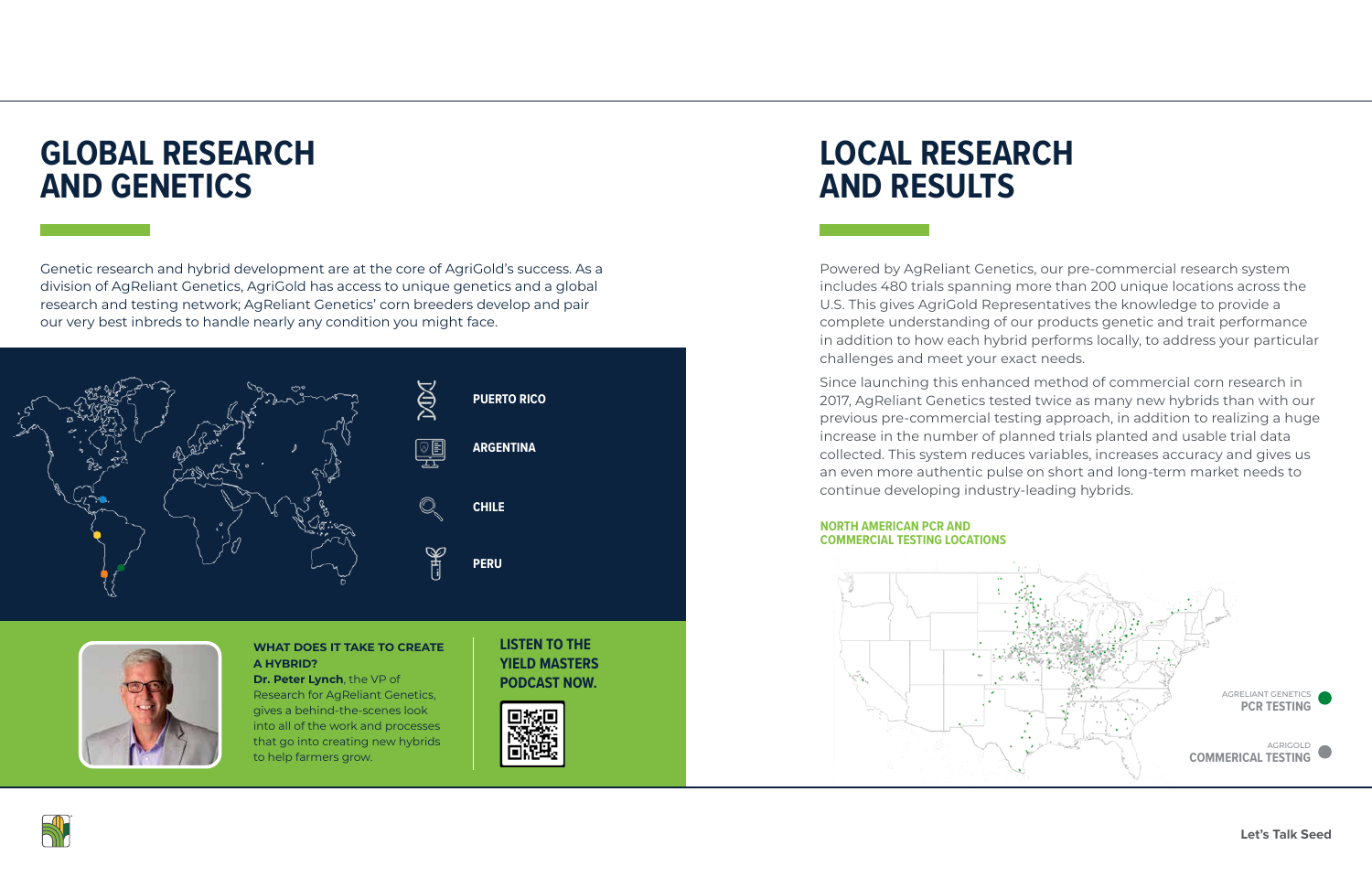## **OUR CUSTOMERS' SUCCESS ALWAYS SHINES THROUGH**

## **2021 NCGA YIELD RESULTS**

### 41 **STATE WINNERS**



## **11 CORN HYBRIDS**

# 8 **PRODUCTION CLASSES**



Today's farm measures success differently from generations past. New technologies, data science and greater access to information have leveled the playing field for most growers, making each decision that much more critical in the overall success of their season.

AgriGold's innovative research program is producing some of the most advanced genetics with an industry-leading focus on diversity and product quality. Combined with our legacy of agronomic expertise, this ensures our customers they'll have highperformance hybrid options for every yield environment on their farm.



# Our most successful growers have more in common than just the high-yielding seed

they use. That's because they all know maximizing their acres is a team effort. It takes a combination of the best genetics, know-how and true partnership to be a Yield Master.

## **CORN YIELD MASTERS**

An AgriGold Yield Master is relentless in their pursuit of higher yields. Yield Masters work hand-in-hand with the AgriGold agronomy team to develop ground-breaking agronomic strategies, driven by our industry-leading knowledge of our premium hybrid genetics.

| A6572   | A647-90 |
|---------|---------|
| A647-42 | A6544   |
| A6499   | A6659   |
| A645-16 |         |
|         |         |



**Let's Talk Seed**